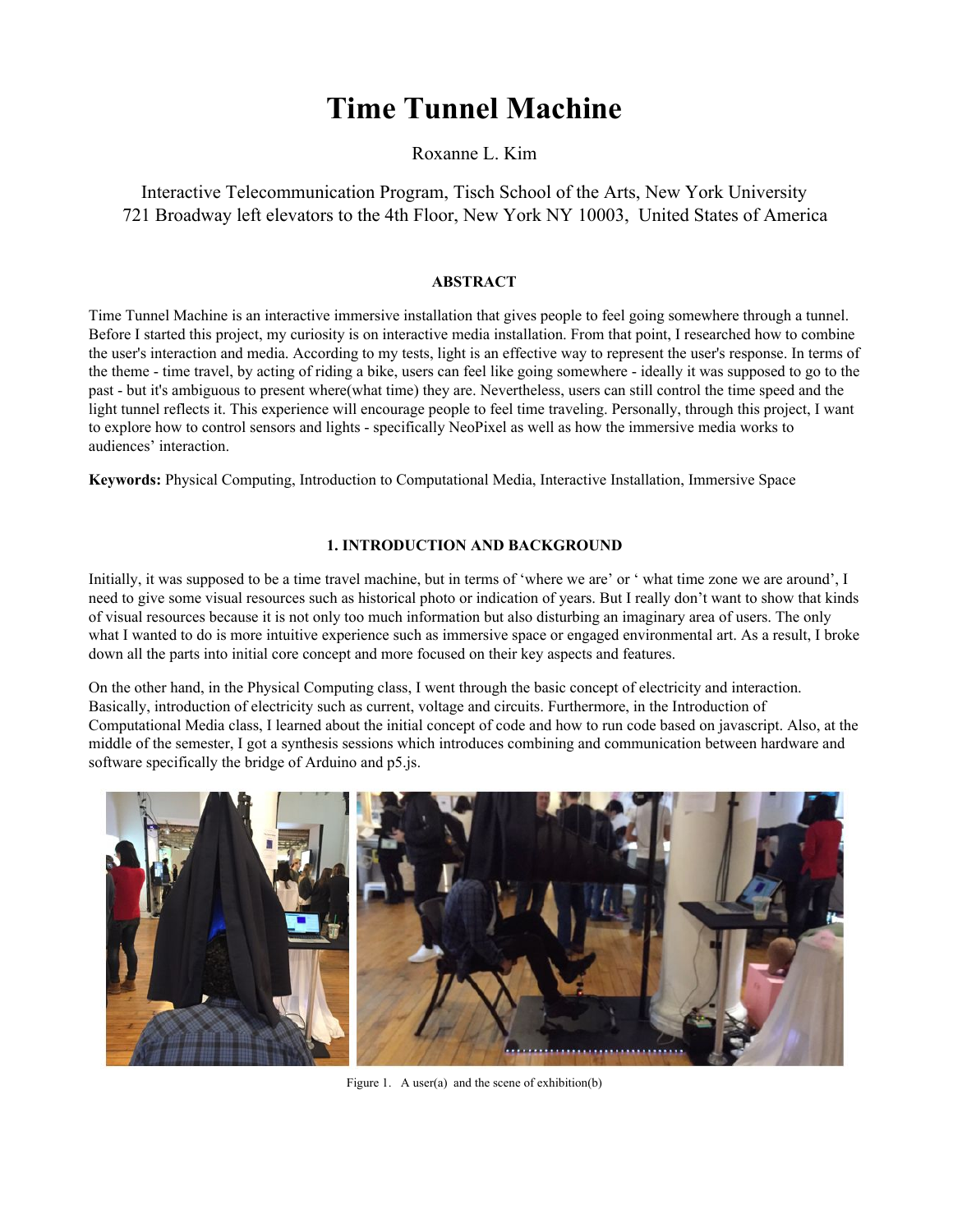#### **2. WORKFLOW**



Figure 2. Agile Methodology



Figure 3. Project Planning in the Gantt-Chart



Figure 4. Mapping for Computational Interaction Flow. Arduino consists of both a physical programmable circuit board (often referred to as a microcontroller) and a piece of software, or IDE (Integrated Development Environment) that runs on your computer, used to write and upload computer code to the physical board.<sup>1</sup>

<sup>&</sup>lt;sup>1</sup> Ahmadi, Mohammad Javad. "What is an Arduino?" LinkedIn. August 22, 2016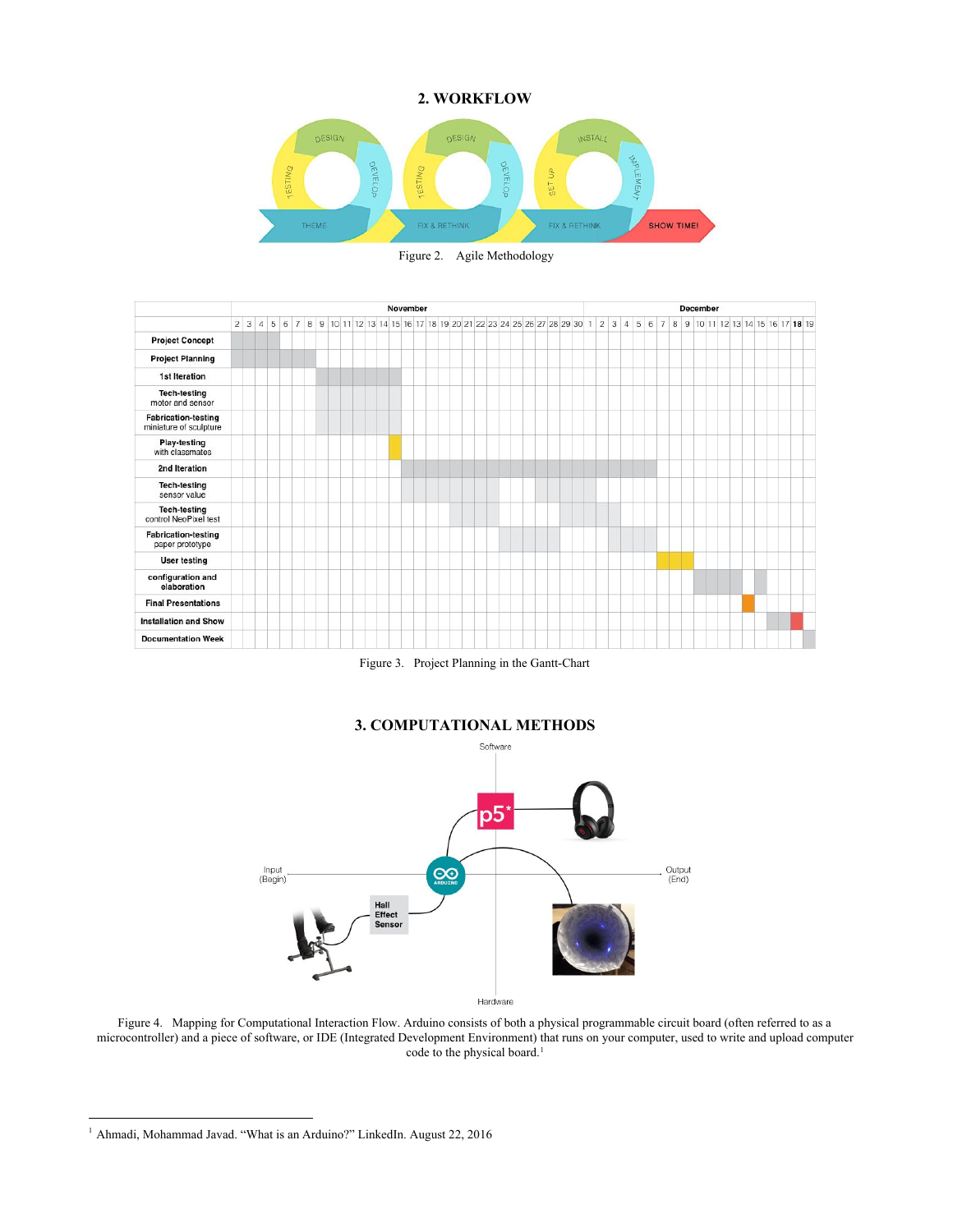#### **3.1 Arduino: circuit**

Using a hall effect sensor(3144 hall sensor module) which is sensing magnetic forces for measuring the speed of the user's pedaling. I considered various method such as Kinect, an IR sensor, a rotary encoder and so on. All in all, in terms of spontaneous responds to user's interaction, I chose the hall effect sensor. Specifically, because I used Arduino Uno, the sensor utilizes the interrupt pin 0 (digital pin 2) of it. So, as soon as magnet force interrupts the sensor that attached on the exercise peddler, the microcontroller (Arduino Uno) sends the signal to the Arduino sketch (software). At this point, the noticeable part is that it is without delay because of 'attachInterrupt' function. Then, by comparing previous millis<sup>2</sup> and current millis, rpm is measured.

## **3.2 Arduino: IDE**

Once the microcontroller gets input, it comes into the sketches and the inputs are mapped into 1 to 8 (Table 1). So, basically it placed on the 8-level which affects on the NeoPixels movement. At this point, the interval means the speed of running leds because the system draws a light pattern according to the intervals.

 changeVal = map(speedval, fastestSpeed, slowestSpeed, 800, 100); changeVal = changeVal  $/ 100$ ;

Table 1. Arduino IDE Sketch: map the sensor value

In terms of the interval, between the previous LED which is lit and the next LED which is lit, I use exponential functions for display a significant gap (Table 2 and figure 5). Furthermore, in terms of the color graduation, I picked 2 colors which is the start color - mostly green - and the ending color - mostly blue. And I divided that color into 64 for gradient which has some pattern. If the speed is under 5, it follows that color formula. but if the speed is over 5, it has another color formula that represents a redshift which occurs whenever a light source moves away from an observer. 3

if (changeVal  $\leq$  5) { for (uint16 t i = 0; i < pixels.numPixels();  $i = i + pow(2, changeVal - 1)$ ) { pixels.setPixelColor(i,  $1 + i * 0.17$ , 30,  $1 + i * 0.46$ ); ...

else if (changeVal  $\ge$ = 5) { for (uint16 t i = 0; i < pixels.numPixels();  $i = i + pow(2, changeVal - 1)$  { pixels.setPixelColor(i,  $1 + i * 0.46$ , 30,  $1 + i * 0.17$ );





Figure 5. This graph illustrates the relationship between the user's pedaling speed and the turning on interval of NeoPixel which is following this equation  $y = 2^x(x-1)$ .

<sup>&</sup>lt;sup>2</sup> "millis(). Returns the number of milliseconds since the Arduino board began running the current program." Arduino.

<sup>3</sup> "Redshift" Wikipedia: The Free Encyclopedia. Wikimedia Foundation, Inc. 22 July 2004. Web. January 21, 2017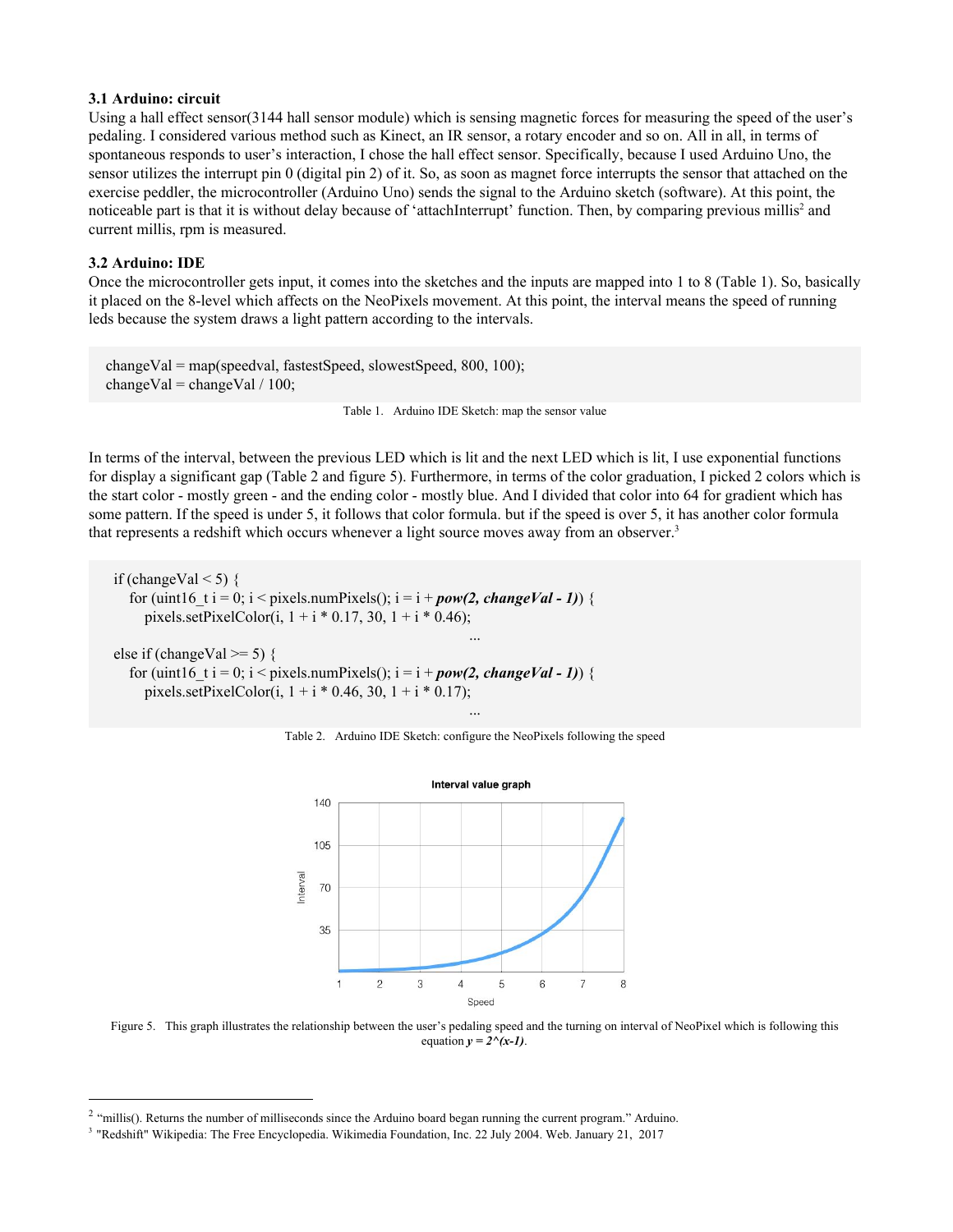# **3.3 p5.js**

Once p5.js gets the rpm of user, it changes the sound play speed which I already made. The soundtrack is combined with the dialog from "2001: A Space Odyssey(1968)" by Stanley Kubrick and "Interstellar" by Groove Addicts. Specifically, the dialog is the scene showing Dave deactivating HAL 9000.

## **4. FABRICATION**

#### **4.1 Pedaling**

'Going somewhere' is the most important part of traveling. So I wanted to use a real bicycle, but in terms of scale downing, I got the exercise peddler which encourages people to go somewhere. Actually, it was better than a real bike because not only it doesn't need a big space but also everyone can try it no matter they can ride a bike or not.

## **4.2 Tunnel**

My project was inspired by Porta Estel·lar by PlayMID<sup>4</sup>(Figure 6). So my first intention was making real tunnel which can offered a room for setting a real bike. However, in terms of searching an effective way, I focused on optical illusion more. Ultimately, 'Tunnel Effect' is based on optical illusion. By that I mean, if an object goes to the backward, a user relatively feels like goes to forward. Plus, when people recognize an object, that is because the vision (although the sonic resource is valid too, but I'm using LEDs). As a result, I targeted the viewing angle, and decided to create the cone that can cover the user's viewing angle. Also, the cone shape builds the perspective itself and allows the LED Strip to attach in the regular curve smoothly.



Figure 6. Process of the cone



Figure 7. Porta Estel·lar (the catalan for Star Gate), by PlayMID, is an immersive light and sound installation inside a plane.

<sup>4</sup> PlayMID. "Porta Estel·lar". Playmodes Audiovisual Research. November 2015.